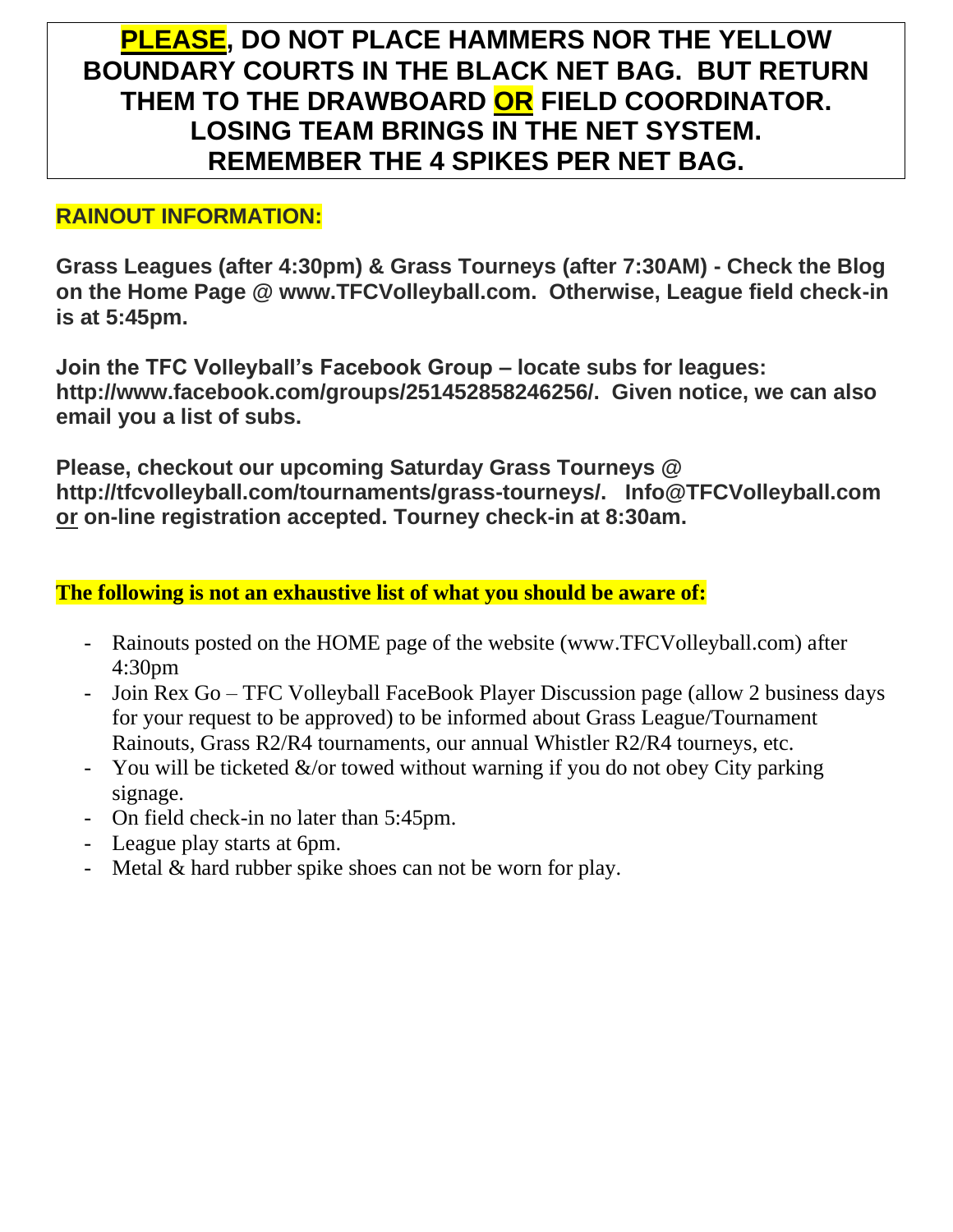

# **Weds: Reverse Doubles Tupper Secondary Main, Vancouver Week 1 of 10 May 25, 2022 Please, do not place hammers or volleyballs in with the**

### **net systems, but return them here!**

NOTE: Losing teams of the last match shall bring in the net system. Don't forget the 4 spikes & 3 metre lines.

## **RULES:**

- **1.** Best 2 out of 3 rally point games, **0 – 21, 0 – 21, 0 – 15, all cap**
- **2.** 45 min match limit in a 4 team pool ( **one long whistle to end match )**
- **3.** 30 min match limit in a 5 team pool ( **two long whistles to end match ) -------------------------------------------------------------------**

#### **Pool A – Courts 1 & 2:**

1st & 2nd stay, 3rd to Pool B, 4th to Pool C

- 1. Bailey Cove / Curtis Stelzer
- 2. Nicole Ford / \_\_\_\_\_\_\_\_\_\_\_
- 3. Raymond Siu / Taylore Duhamel
- 4. Jeremy Laroya / Molina Chow

| Teams   Matches   Games   Points   Rank |  |  |
|-----------------------------------------|--|--|
|                                         |  |  |
|                                         |  |  |
|                                         |  |  |
|                                         |  |  |

| Court #1 |                |                |         | <b>Start</b><br>Time | Court #2     |                |                |         |
|----------|----------------|----------------|---------|----------------------|--------------|----------------|----------------|---------|
|          | Game #1        | Game #2        | Game #3 |                      |              | Game #1        | Game #2        | Game #3 |
| A1 vs A3 | $\blacksquare$ | $\blacksquare$ |         | 6:00                 | $A2$ vs $A4$ |                | $\blacksquare$ |         |
| A1 vs A2 | $\blacksquare$ | $\blacksquare$ |         | 6:45                 | $A3$ vs $A4$ | $\blacksquare$ | $\blacksquare$ |         |
| A1 vs A4 | $\blacksquare$ |                |         | 7:30                 | $A2$ vs $A3$ |                | -              |         |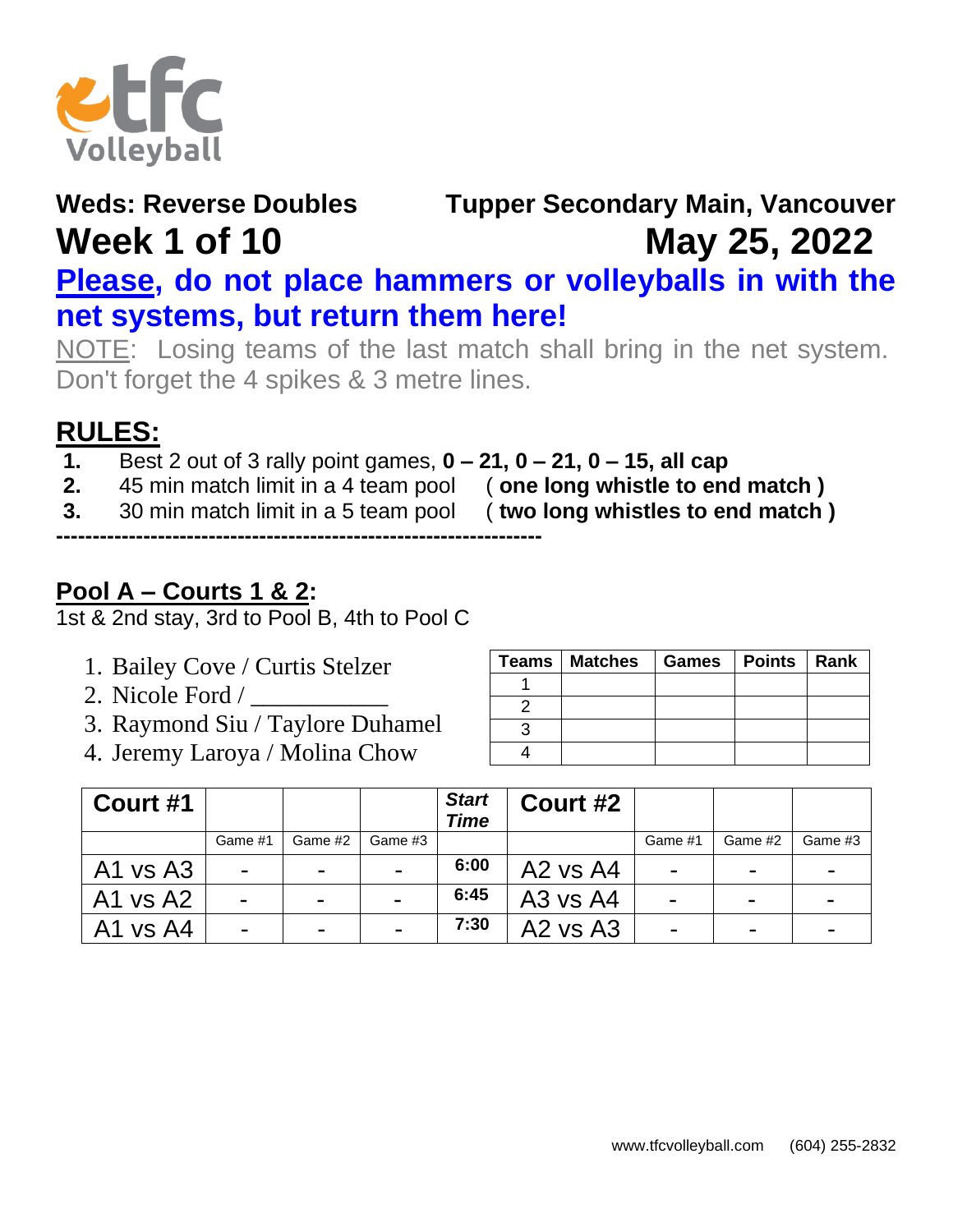

#### **Pool B – Courts 3 & 4:**

1st to Pool A, 2nd stay, 3rd to Pool C, 4th to Pool D

- 1. Evelyn Jiang/ Alan Yang
- 2. Vienne Yung / Javier Tang
- 3. Daisy Mazo / Duan Tran
- 4. Ian Chan / Tracy Nong

| Teams   Matches   Games   Points   Rank |  |  |
|-----------------------------------------|--|--|
|                                         |  |  |
|                                         |  |  |
|                                         |  |  |
|                                         |  |  |

| Court #3        |                          |                |                | <b>Start</b><br><b>Time</b> | Court #4                         |                |                |         |
|-----------------|--------------------------|----------------|----------------|-----------------------------|----------------------------------|----------------|----------------|---------|
|                 | Game #1                  | Game #2        | Game #3        |                             |                                  | Game #1        | Game #2        | Game #3 |
| <b>B1 vs B3</b> | $\blacksquare$           | $\blacksquare$ | $\blacksquare$ | 6:00                        | <b>B2 vs B4</b>                  | $\blacksquare$ | $\blacksquare$ | -       |
| <b>B1 vs B2</b> | $\blacksquare$           | $\blacksquare$ | $\blacksquare$ | 6:45                        | B <sub>3</sub> vs B <sub>4</sub> | $\blacksquare$ | $\blacksquare$ | -       |
| <b>B1 vs B4</b> | $\overline{\phantom{0}}$ | -              | $\blacksquare$ | 7:30                        | <b>B2 vs B3</b>                  | $\blacksquare$ | $\blacksquare$ |         |

#### **Pool C - Courts 5 & 6:**

1st to Pool A, 2nd to Pool B, 3rd to Pool D, 4th to Pool E

- 1. Michael Li / Sam
- 2. Alex Diep / Sarah Jang
- 3. Kevin Chu / Jasdeep Gill
- 4. Emanuel Rosales / Becky Lum

| Teams   Matches   Games   Points   Rank |  |  |
|-----------------------------------------|--|--|
|                                         |  |  |
|                                         |  |  |
|                                         |  |  |
|                                         |  |  |

| Court #5         |                |                |         | <b>Start</b><br>Time | Court #6                         |         |                |         |
|------------------|----------------|----------------|---------|----------------------|----------------------------------|---------|----------------|---------|
|                  | Game #1        | Game #2        | Game #3 |                      |                                  | Game #1 | Game #2        | Game #3 |
| $\vert$ C1 vs C3 | $\blacksquare$ | $\blacksquare$ |         | 6:00                 | $C2$ vs $C4$                     | -       | $\blacksquare$ |         |
| $C1$ vs $C2$     | $\blacksquare$ | $\blacksquare$ |         | 6:45                 | C <sub>3</sub> vs C <sub>4</sub> |         | $\blacksquare$ |         |
| $C1$ vs $C4$     | $\blacksquare$ | $\blacksquare$ |         | 7:30                 | $C2$ vs $C3$                     | -       | $\blacksquare$ |         |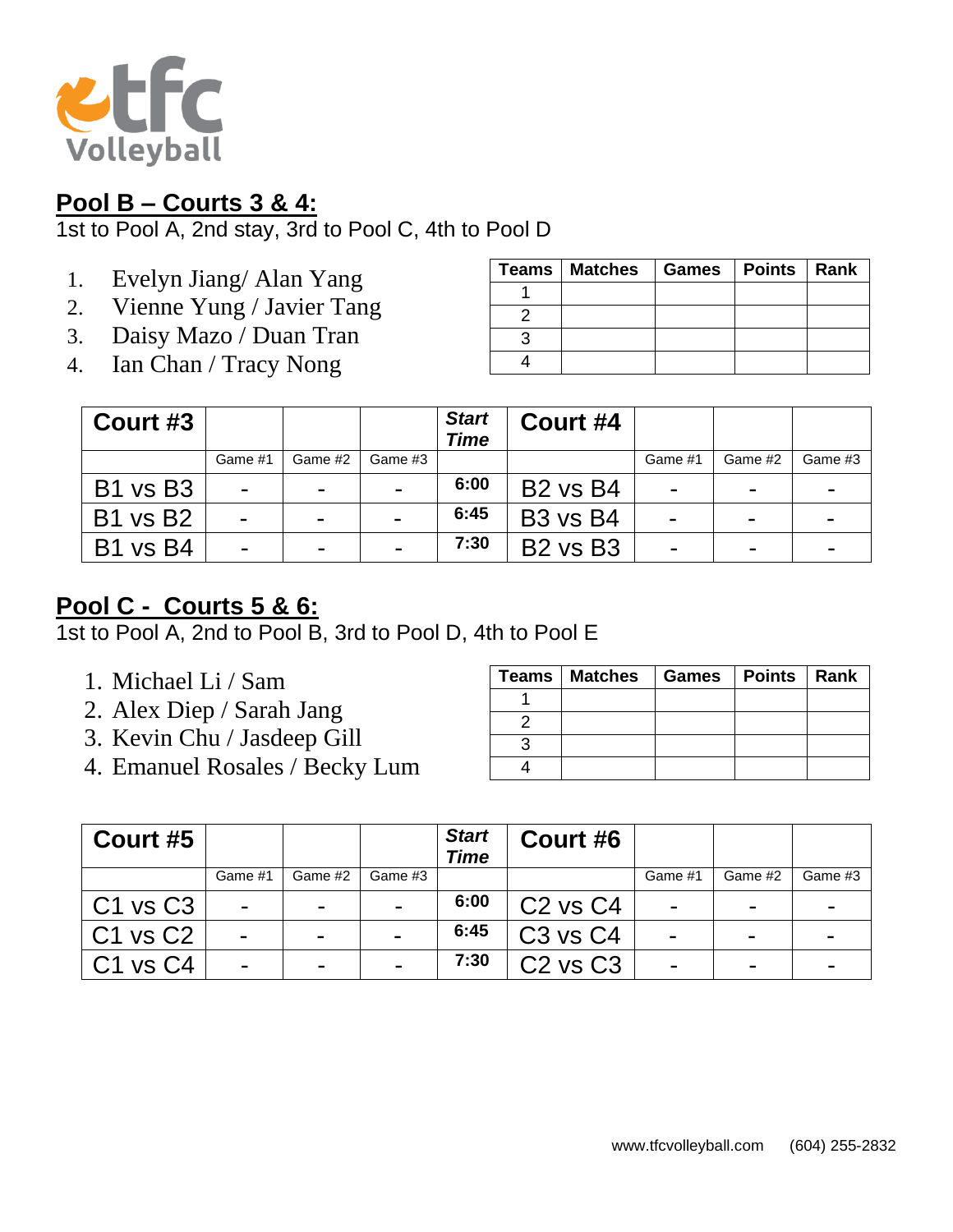

#### **Pool D – Courts 7 & 8:**

1st to Pool B, 2nd to Pool C, 3rd to Pool E, 4th to Pool F

- 1. Kenny Pak / Kelsey Steindl
- 2. Jerry He / Lily Cheung
- 3. Yi-Chieh Tsai / Justin Tsang
- 4. Sarah Almovodar / Evan Sze

| Teams   Matches | Games   Points   Rank |  |
|-----------------|-----------------------|--|
|                 |                       |  |
|                 |                       |  |
|                 |                       |  |
|                 |                       |  |

| Court #7                         |                |                |                          | <b>Start</b><br><b>Time</b> | Court #8                         |                |                |         |
|----------------------------------|----------------|----------------|--------------------------|-----------------------------|----------------------------------|----------------|----------------|---------|
|                                  | Game #1        | Game #2        | Game #3                  |                             |                                  | Game #1        | Game #2        | Game #3 |
| $D1$ vs $D3$                     | $\blacksquare$ | $\blacksquare$ | $\overline{\phantom{0}}$ | 6:00                        | $D2$ vs $D4$                     | $\blacksquare$ | $\blacksquare$ |         |
| D1 vs $D2$                       | $\blacksquare$ | -              |                          | 6:45                        | D <sub>3</sub> vs D <sub>4</sub> | -              | $\blacksquare$ |         |
| D <sub>1</sub> vs D <sub>4</sub> | $\sim$         | -              | $\overline{\phantom{0}}$ | 7:30                        | $D2$ vs $D3$                     | $\blacksquare$ | -              |         |

#### **Pool E – Courts 9 & 10:**

1st to Pool C, 2nd to Pool D, 3rd to F, 4th to Pool G

- 1. Maurice Leung / Patricia Chang
- 2. Bernice Tan / Marcus Lee
- 3. Jackson Chen / Priscilla Cho
- 4. John Van / John Van

| Teams   Matches   Games   Points   Rank |  |  |
|-----------------------------------------|--|--|
|                                         |  |  |
|                                         |  |  |
|                                         |  |  |
|                                         |  |  |

| Court #9     |                |                |         | <b>Start</b><br>Time | <b>Court #10</b> |                |         |         |
|--------------|----------------|----------------|---------|----------------------|------------------|----------------|---------|---------|
|              | Game #1        | Game #2        | Game #3 |                      |                  | Game #1        | Game #2 | Game #3 |
| $E1$ vs $E3$ | $\blacksquare$ | $\blacksquare$ |         | 6:00                 | $E2$ vs $E4$     | $\blacksquare$ |         |         |
| $E1$ vs $E2$ | $\blacksquare$ | $\blacksquare$ |         | 6:45                 | $E3$ vs $E4$     | $\blacksquare$ |         |         |
| $E1$ vs $E4$ | $\blacksquare$ | $\blacksquare$ |         | 7:30                 | $E2$ vs $E3$     | $\blacksquare$ | -       |         |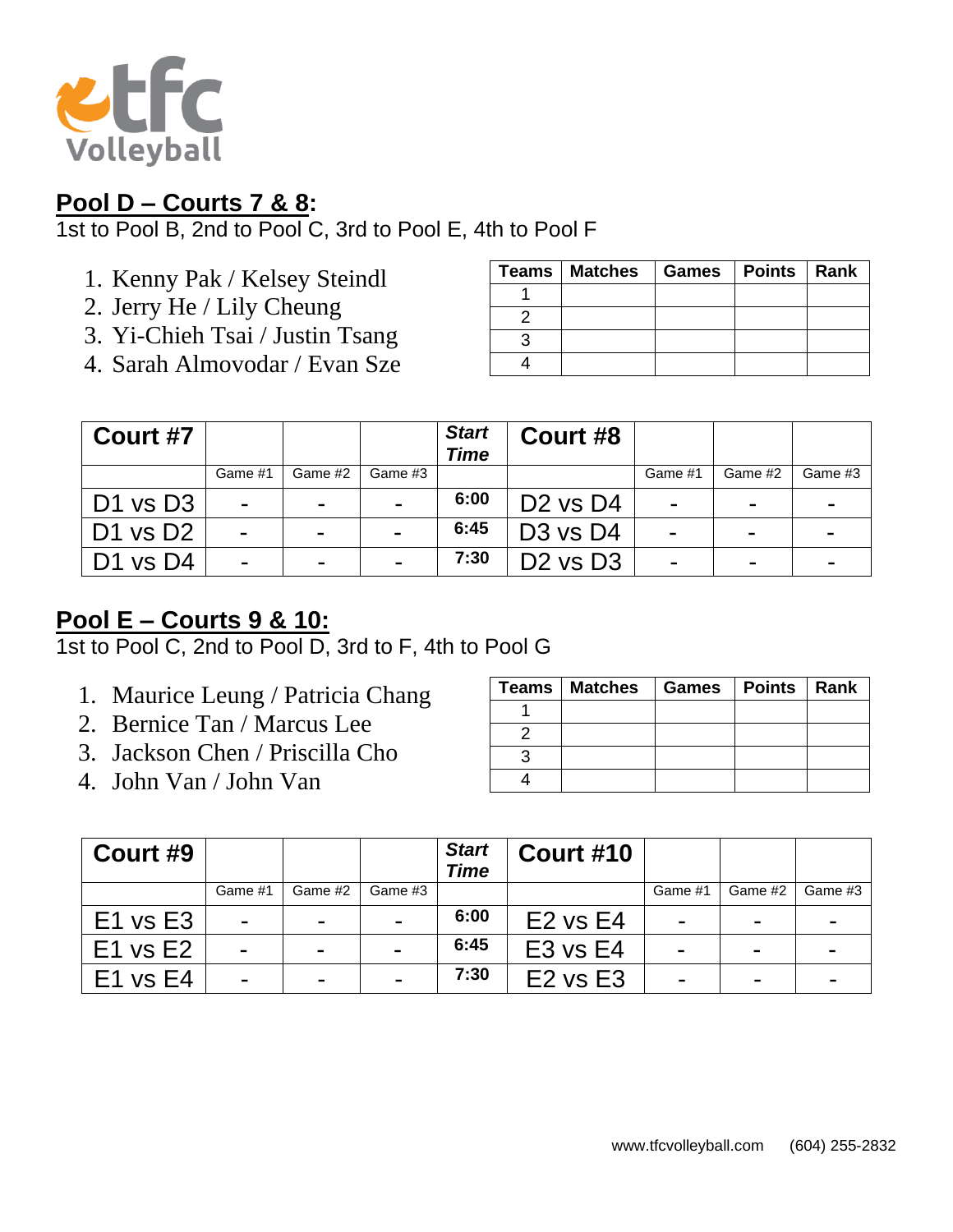

#### **Pool F – Courts 11 & 12:**

1st to Pool D, 2nd to Pool E, 3rd to Pool G, 4th to Pool H

- 1. Jonathan Lee / Erika Kwon
- 2. Sally Ji / Jackie Poon
- 3. Derek Lai / Jennifer Chu
- 4. Janet Shum / Eric Chan

| Teams   Matches   Games   Points   Rank |  |  |
|-----------------------------------------|--|--|
|                                         |  |  |
|                                         |  |  |
|                                         |  |  |
|                                         |  |  |

| <b>Court #11</b> |                |         |                | <b>Start</b><br><b>Time</b> | <b>Court #12</b> |         |         |         |
|------------------|----------------|---------|----------------|-----------------------------|------------------|---------|---------|---------|
|                  | Game #1        | Game #2 | Game #3        |                             |                  | Game #1 | Game #2 | Game #3 |
| $F1$ vs $F3$     | -              | -       | -              | 6:00                        | $F2$ vs $F4$     | -       |         |         |
| $F1$ vs $F2$     | $\blacksquare$ |         | -              | 6:45                        | $F3$ vs $F4$     | -       |         |         |
| $F1$ vs $F4$     | $\blacksquare$ | -       | $\blacksquare$ | 7:30                        | $F2$ vs $F3$     | -       |         |         |

#### **Pool G – Courts 13 & 14:**

1st to Pool E, 2nd to Pool F, 3rd to Pool H, 4th to Pool I

- 1. Thomas Gibson / Meghan Brown
- 2. Nathan Tsai / Amber Chan
- 3. Peter Yu / Wendy Lin
- 4. Jason Chow / Kim Tan

| Teams   Matches   Games   Points   Rank |  |  |
|-----------------------------------------|--|--|
|                                         |  |  |
|                                         |  |  |
|                                         |  |  |
|                                         |  |  |

| <b>Court #13</b> |                |                          |                | <b>Start</b><br><b>Time</b> | <b>Court #14</b>                 |                |                          |         |
|------------------|----------------|--------------------------|----------------|-----------------------------|----------------------------------|----------------|--------------------------|---------|
|                  | Game #1        | Game #2                  | Game #3        |                             |                                  | Game #1        | Game #2                  | Game #3 |
| G1 vs G3         | $\blacksquare$ | $\blacksquare$           | $\blacksquare$ | 6:00                        | <b>G2 vs G4</b>                  | $\blacksquare$ | $\blacksquare$           |         |
| <b>G1 vs G2</b>  | $\blacksquare$ | $\blacksquare$           | $\blacksquare$ | 6:45                        | G <sub>3</sub> vs G <sub>4</sub> | $\blacksquare$ | $\overline{\phantom{0}}$ |         |
| G1<br>vs G4      | $\blacksquare$ | $\overline{\phantom{a}}$ | $\blacksquare$ | 7:30                        | <b>G2 vs G3</b>                  | $\blacksquare$ | -                        |         |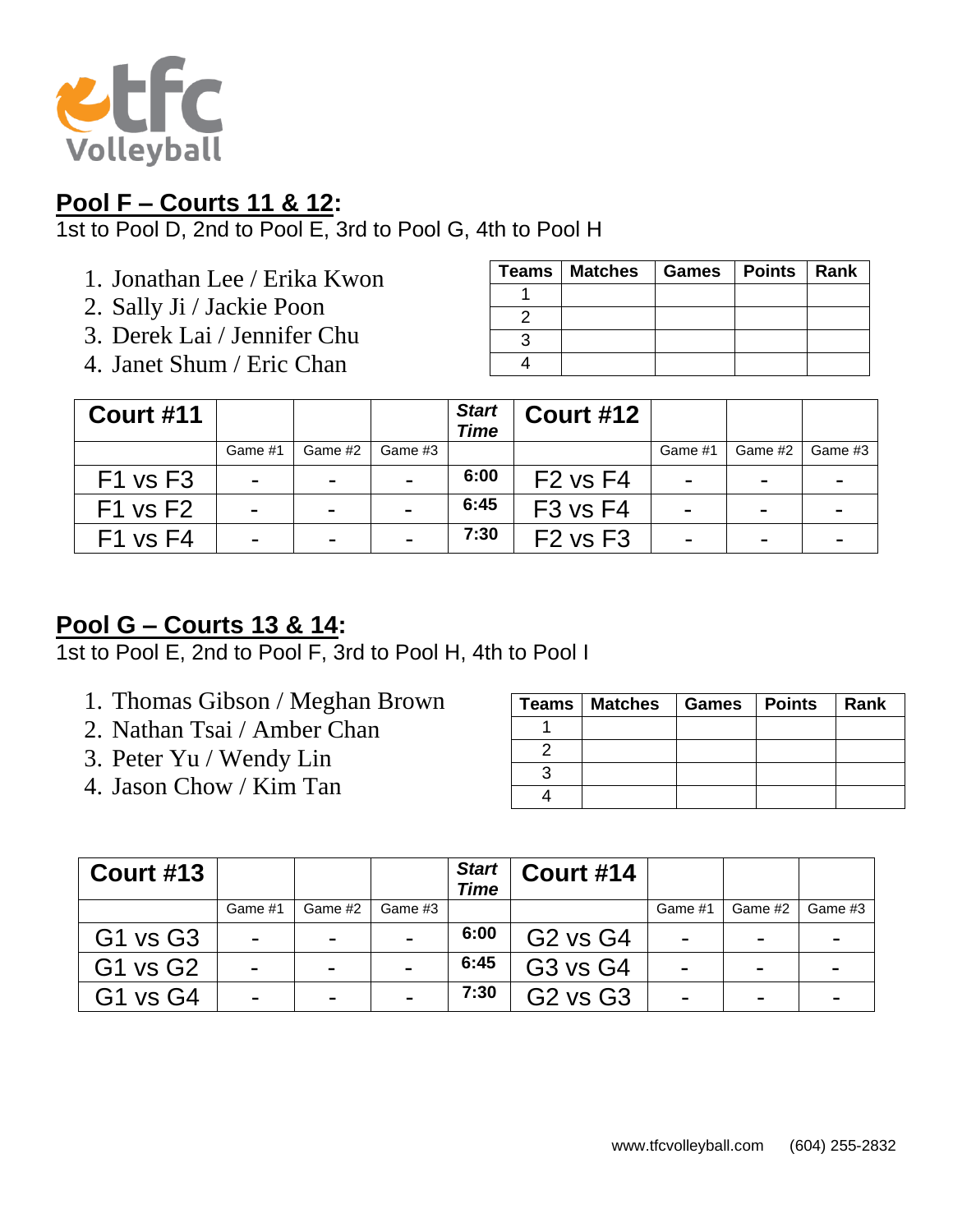

#### **Pool H – Courts 15 & 16:**

1st to Pool F, 2nd to Pool G, 3rd to Pool I, 4th to Pool J

- 1. Deanna Sue / Jasper Singian
- 2. Jodie Leong / Sunny Lau
- 3. Mandy Cheung / Gordon Chen
- 4. Sulgi Drysdale / Tiffany Tsang

| Teams   Matches   Games   Points   Rank |  |  |
|-----------------------------------------|--|--|
|                                         |  |  |
|                                         |  |  |
|                                         |  |  |
|                                         |  |  |

| <b>Court #15</b> |                |                |                          | <b>Start</b><br><b>Time</b> | <b>Court #16</b>                 |         |         |         |
|------------------|----------------|----------------|--------------------------|-----------------------------|----------------------------------|---------|---------|---------|
|                  | Game #1        | Game #2        | Game #3                  |                             |                                  | Game #1 | Game #2 | Game #3 |
| $H1$ vs $H3$     | $\blacksquare$ | $\blacksquare$ | $\overline{\phantom{0}}$ | 6:00                        | $H2$ vs $H4$                     | -       | -       |         |
| $H1$ vs $H2$     | $\blacksquare$ | $\blacksquare$ | $\blacksquare$           | 6:45                        | H <sub>3</sub> vs H <sub>4</sub> | -       |         |         |
| $H1$ vs $H4$     | $\blacksquare$ | $\blacksquare$ | $\blacksquare$           | 7:30                        | $H2$ vs $H3$                     | -       | -       |         |

#### **Pool I - Courts 17 & 18:**

1st to Pool G, 2nd to Pool H, 3rd to Pool J, 4th to Pool K

- 1. Gordon Ng / Jaybie Ng
- 2. Bryan Chow / Keiko Nitta
- 3. Kimberly Chung / Bond Lai
- 4. Kai Hong Feng / Sherry Cheng

| Teams   Matches   Games   Points |  | Rank |
|----------------------------------|--|------|
|                                  |  |      |
|                                  |  |      |
|                                  |  |      |
|                                  |  |      |

| Court #17    |         |                          |                          | <b>Start</b><br>Time | Court #18    |                |         |         |
|--------------|---------|--------------------------|--------------------------|----------------------|--------------|----------------|---------|---------|
|              | Game #1 | Game #2                  | Game #3                  |                      |              | Game #1        | Game #2 | Game #3 |
| $11$ vs $13$ |         | -                        | -                        | 6:00                 | $12$ vs $14$ |                | -       |         |
| 11 vs 12     | -       | -                        | -                        | 6:45                 | $13$ vs $14$ | $\blacksquare$ | -       |         |
| l1 vs<br>14  |         | $\overline{\phantom{a}}$ | $\overline{\phantom{a}}$ | 7:30                 | $12$ vs $13$ |                | -       | -       |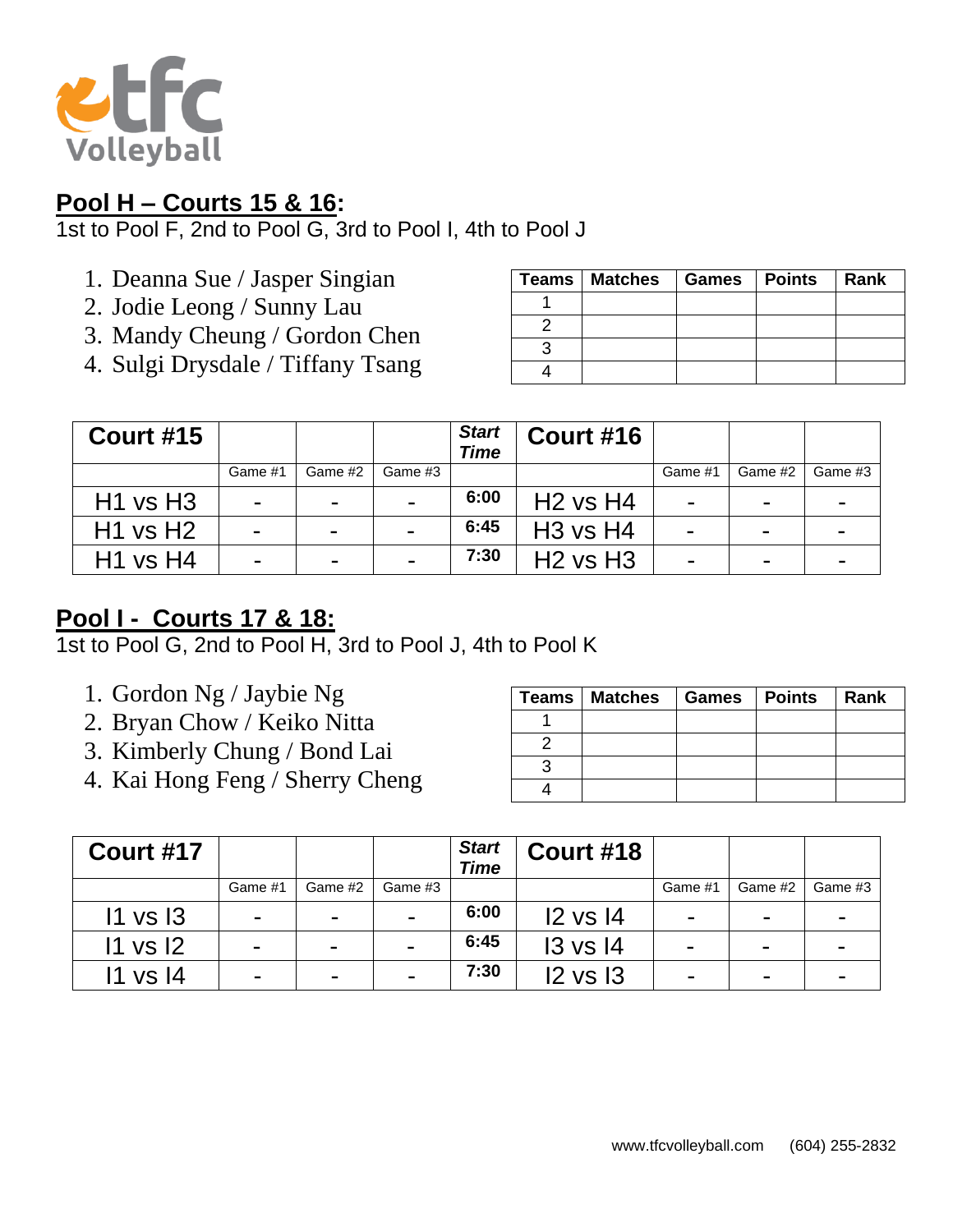

#### **Pool J – Courts 19 & 20:**

1st to Pool H, 2nd to Pool I, 3rd to Pool K, 4th to Pool L

- 1. Jackson To / Alina Chalanuchpong
- 2. Leslie Chan / Dahee Im
- 3. Melissa Tse / Patric Kuo
- 4. Kevin Cheung / Lauren Mew

| Teams   Matches   Games   Points   Rank |  |  |
|-----------------------------------------|--|--|
|                                         |  |  |
|                                         |  |  |
|                                         |  |  |
|                                         |  |  |

| <b>Court #19</b> |                |                          |                | <b>Start</b><br><b>Time</b> | <b>Court #20</b> |                |         |         |
|------------------|----------------|--------------------------|----------------|-----------------------------|------------------|----------------|---------|---------|
|                  | Game #1        | Game #2                  | Game #3        |                             |                  | Game #1        | Game #2 | Game #3 |
| $J1$ vs $J3$     | $\blacksquare$ | $\blacksquare$           | $\blacksquare$ | 6:00                        | <b>J2 vs J4</b>  | $\blacksquare$ |         | -       |
| $J1$ vs $J2$     | $\blacksquare$ | $\overline{\phantom{0}}$ | $\blacksquare$ | 6:45                        | <b>J3 vs J4</b>  | $\blacksquare$ |         | -       |
| J1 vs J4         | $\blacksquare$ | $\blacksquare$           | $\blacksquare$ | 7:30                        | J2 vs J3         | -              |         | -       |

#### **Pool K – Courts 21 & 22:**

1st to Pool I, 2nd to Pool J, 3rd to Pool L, 4th to Pool M

- 1. Justin Tsang / Fiona Ip
- 2. Isabelle Goh / Xavier Yee
- 3. Lavendar Mak / Edward Gee
- 4. John Nguyen / Jenny Tran

| Teams   Matches   Games   Points   Rank |  |  |
|-----------------------------------------|--|--|
|                                         |  |  |
|                                         |  |  |
|                                         |  |  |
|                                         |  |  |

| Court #21                        |                |                          |                | <b>Start</b><br>Time | <b>Court #22</b>                 |                |         |         |
|----------------------------------|----------------|--------------------------|----------------|----------------------|----------------------------------|----------------|---------|---------|
|                                  | Game #1        | Game #2                  | Game #3        |                      |                                  | Game #1        | Game #2 | Game #3 |
| $K1$ vs $K3$                     | $\blacksquare$ | $\blacksquare$           | $\blacksquare$ | 6:00                 | $K2$ vs $K4$                     | $\blacksquare$ | -       | -       |
| $K1$ vs $K2$                     | -              | -                        | -              | 6:45                 | K3 vs K4                         | -              |         |         |
| K <sub>1</sub> vs K <sub>4</sub> | $\blacksquare$ | $\overline{\phantom{a}}$ | $\blacksquare$ | 7:30                 | K <sub>2</sub> vs K <sub>3</sub> | -              | -       |         |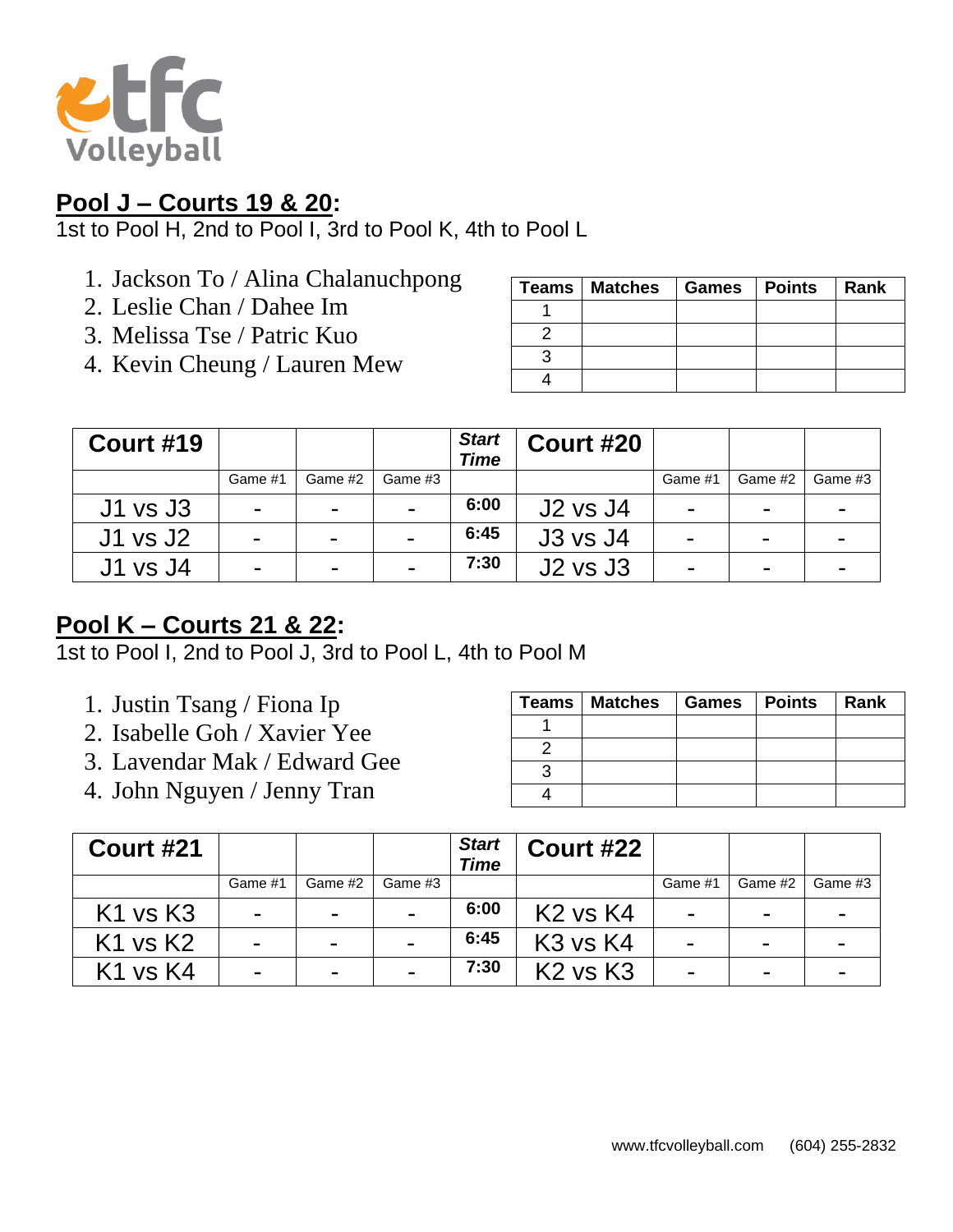

#### **Pool L – Courts 23 & 24:**

1st to Pool J, 2nd to Pool K, 3rd to Pool M, 4th to Pool N

- 1. Nathanael Tung / Jocelyn Li
- 2. Melissa Yun / Riley
- 3. Wesley Mok / Melissa Lachica
- 4. Eleanor Thibaudeau / Bryan Sales

| Teams   Matches   Games   Points |  | Rank |
|----------------------------------|--|------|
|                                  |  |      |
|                                  |  |      |
|                                  |  |      |
|                                  |  |      |

| <b>Court #23</b> |                |                |                | <b>Start</b><br><b>Time</b> | Court #24    |                |         |         |
|------------------|----------------|----------------|----------------|-----------------------------|--------------|----------------|---------|---------|
|                  | Game #1        | Game #2        | Game #3        |                             |              | Game #1        | Game #2 | Game #3 |
| $L1$ vs $L3$     | $\blacksquare$ | $\blacksquare$ | $\blacksquare$ | 6:00                        | L2 vs L4     | $\blacksquare$ | -       |         |
| $L1$ vs $L2$     | $\blacksquare$ | ۰              | $\blacksquare$ | 6:45                        | $L3$ vs $L4$ | -              | -       | -       |
| L1 vs L4         | $\blacksquare$ | $\blacksquare$ | $\blacksquare$ | 7:30                        | . റ<br>vsL3  | ۰              | -       |         |

#### **Pool M – Courts 25 & 26:**

1st to Pool K, 2nd to Pool L, 3rd to Pool N, 4th to Pool O

- 1. Andrew Peng / Diana Mapanao
- 2. Wayne Lin / Colleen Ha
- 3. Jordan Valgardson / Jennifer Valgard
- 4. Kristi Wong / Trevor Godfrey

| Teams   Matches   Games   Points   Rank |  |  |
|-----------------------------------------|--|--|
|                                         |  |  |
|                                         |  |  |
|                                         |  |  |
|                                         |  |  |

| <b>Court #25</b> |                |                |                | <b>Start</b><br>Time | <b>Court #26</b>                 |                |         |         |
|------------------|----------------|----------------|----------------|----------------------|----------------------------------|----------------|---------|---------|
|                  | Game #1        | Game #2        | Game #3        |                      |                                  | Game #1        | Game #2 | Game #3 |
| $M1$ vs $M3$     | $\blacksquare$ | $\blacksquare$ | $\blacksquare$ | 6:00                 | $M2$ vs $M4$                     | $\blacksquare$ | -       |         |
| $M1$ vs $M2$     | $\blacksquare$ |                |                | 6:45                 | M <sub>3</sub> vs M <sub>4</sub> | $\blacksquare$ | ۰       |         |
| $M1$ vs $M4$     | -              |                | -              | 7:30                 | $M2$ vs $M3$                     | $\sim$         | -       | -       |